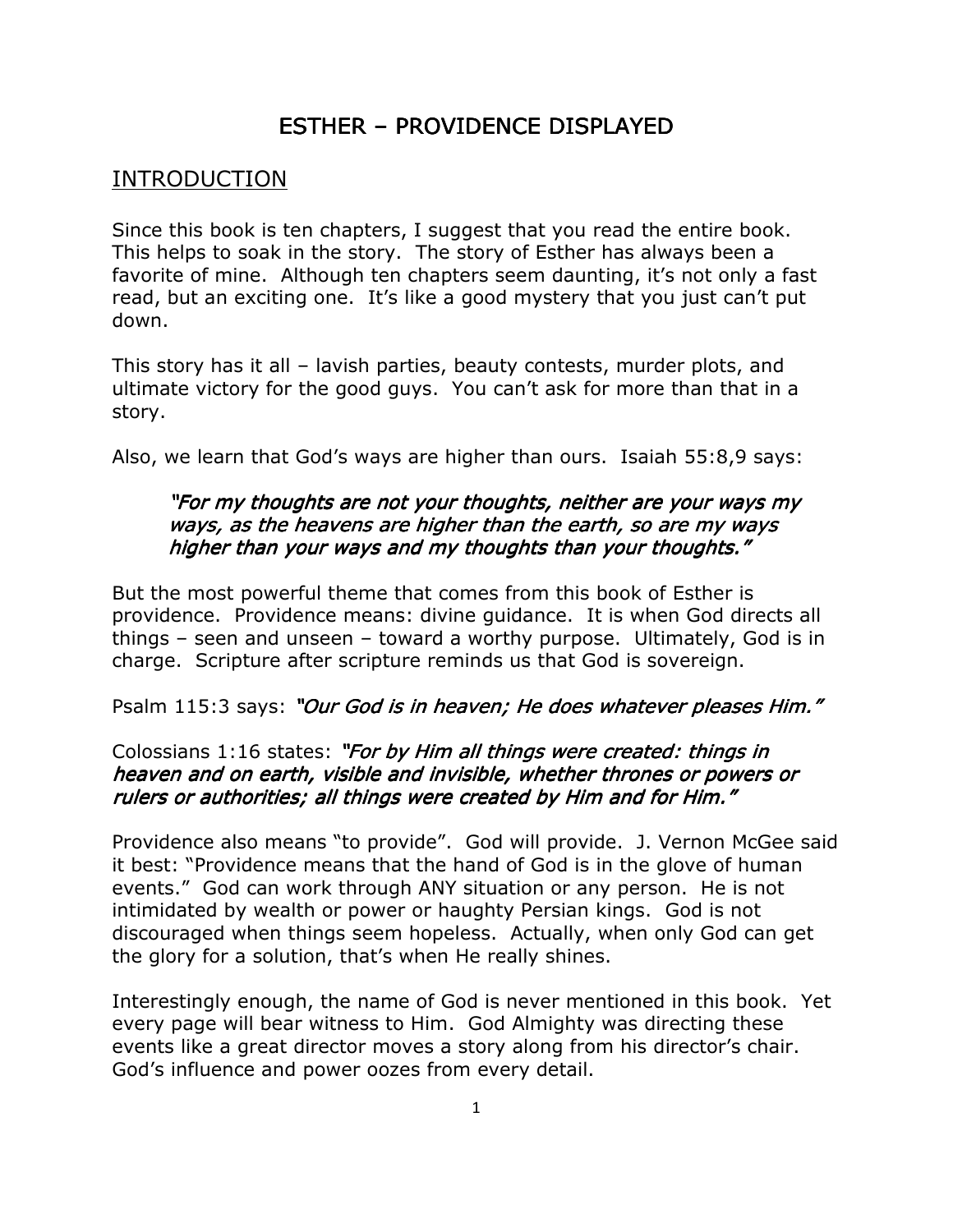One of the reasons I love the book of Esther so much is that God shows His power through seemingly mundane events. We see no fire from heaven like with Elijah, or a voice speaking through a bush like Moses, or walls falling down with just music and yelling like Joshua at Jericho. It's easy to get excited and rejoice when the miraculous happens. But our lives don't usually play out like that. We are 'nose wipers' and 'toilet cleaners' and 'dinner cookers'. We trudge through our days thinking nothing Godly or miraculous could EVER happen to us. Then God shows up….

Let's dig in and have this remarkable experience together.

## $DAY$  ONE – The Party

The story opens with King Xerxes throwing the party to end all parties. He was king over 127 provinces, and he invited a delegation from each province. This would mean at least one to two thousand people for this swanky affair, and it would cost millions of dollars.

We need to understand that Xerxes was the most powerful ruler in the world at that time. He ruled from India to Ethiopia. Persian kings like to flaunt their wealth and usually held huge banquets before going to war. Xerxes was taking this to a whole new level and was basically showing off for his underlings that he was not only the richest guy in the room, but he was also the most clever. This would convince them all to follow him into war.

Why would the richest, most powerful ruler go to war? To get more. He was the ruler in the east, but he wanted to rule the world. To do that he needed to conquer Greece. To conquer Greece, he needed everyone on board. Hence the drunken party.

King Xerxes had thrown a mega party. How many days did the party last (Chapter 1, verse 4)?

\_\_\_\_\_\_\_\_\_\_\_\_\_\_\_\_\_\_\_\_\_\_\_\_\_\_\_\_\_\_\_\_\_\_\_\_\_\_\_\_\_\_\_\_\_\_\_\_\_\_\_\_\_\_\_\_\_\_

Queen Vashti was asked to do what for the King and his drunken buddies? (verse 11)?

\_\_\_\_\_\_\_\_\_\_\_\_\_\_\_\_\_\_\_\_\_\_\_\_\_\_\_\_\_\_\_\_\_\_\_\_\_\_\_\_\_\_\_\_\_\_\_\_\_\_\_\_\_\_\_\_\_\_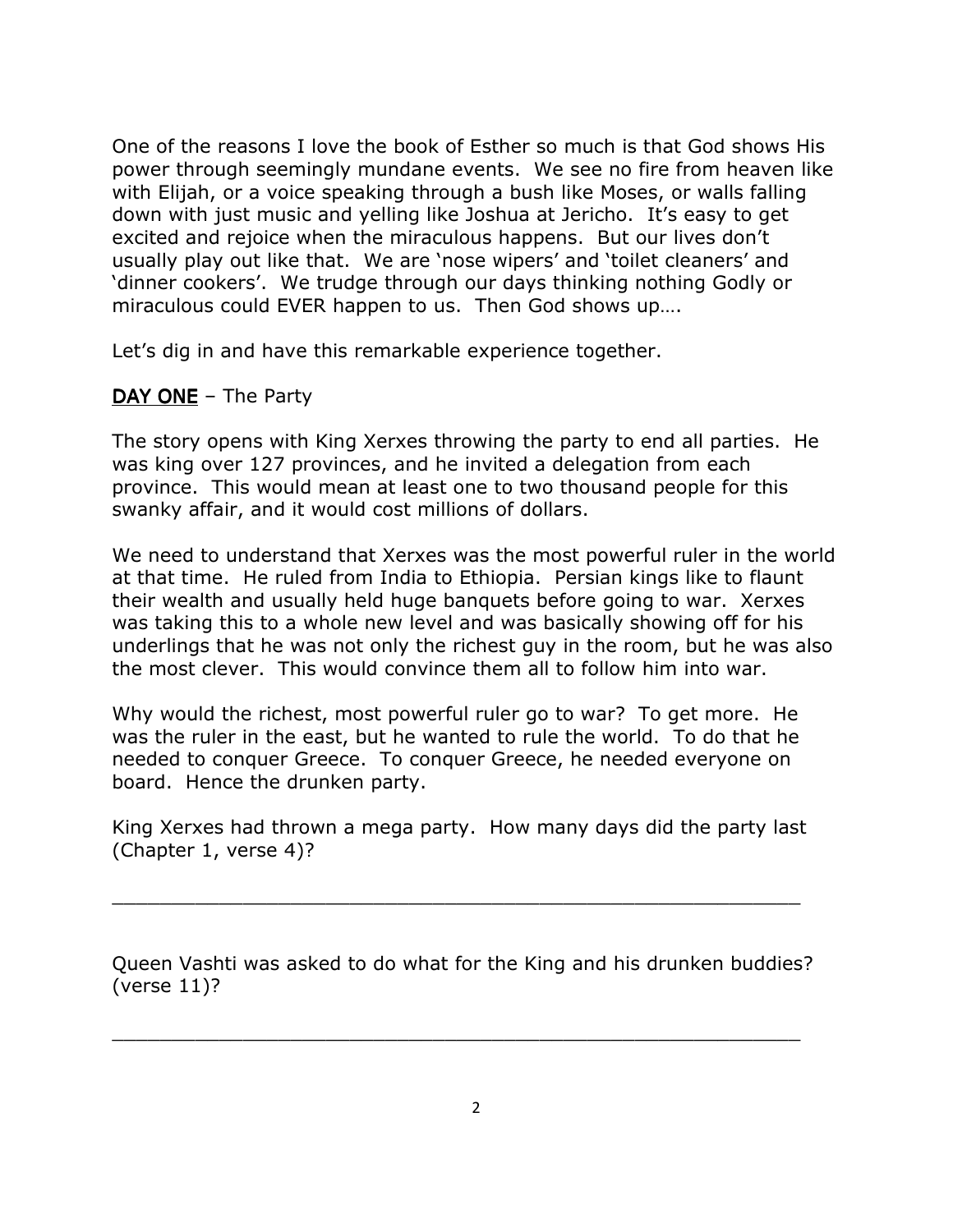Although Queen Vashti plays a minor role in our story, let's hover here for a bit. Why do you think Vashti wouldn't dance for the king and his drunken buddies?

\_\_\_\_\_\_\_\_\_\_\_\_\_\_\_\_\_\_\_\_\_\_\_\_\_\_\_\_\_\_\_\_\_\_\_\_\_\_\_\_\_\_\_\_\_\_\_\_\_\_\_\_\_\_\_\_\_\_

\_\_\_\_\_\_\_\_\_\_\_\_\_\_\_\_\_\_\_\_\_\_\_\_\_\_\_\_\_\_\_\_\_\_\_\_\_\_\_\_\_\_\_\_\_\_\_\_\_\_\_\_\_\_\_\_\_\_

Read Ephesians 5:22-24. What does the bible instruct wives to do?

Define submission:  $\Box$ 

\_\_\_\_\_\_\_\_\_\_\_\_\_\_\_\_\_\_\_\_\_\_\_\_\_\_\_\_\_\_\_\_\_\_\_\_\_\_\_\_\_\_\_\_\_\_\_\_\_\_\_\_\_\_\_\_\_\_

Define slavery:  $\Box$ 

\_\_\_\_\_\_\_\_\_\_\_\_\_\_\_\_\_\_\_\_\_\_\_\_\_\_\_\_\_\_\_\_\_\_\_\_\_\_\_\_\_\_\_\_\_\_\_\_\_\_\_\_\_\_\_\_

\_\_\_\_\_\_\_\_\_\_\_\_\_\_\_\_\_\_\_\_\_\_\_\_\_\_\_\_\_\_\_\_\_\_\_\_\_\_\_\_\_\_\_\_\_\_\_\_\_\_\_\_\_\_\_\_

How do you draw a line between submission and slavery? Read Ephesians 5:28,29 as the basis for your answer:

King Xerxes was steamed at Vashti for 1) defying him, and 2) for embarrassing him in front of his posse.

He started a heated debate with his drunken advisors, so of course EVERYONE was thinking clearly (sarcasm intended). Memucan, one of the seven nobles who had special access to the king, took the lead on what course of action would be suitable. He seemed to take Vashti's snub personally. Memucan was sporting a major chauvinistic 'tude and grabbed this opportunity to influence the king to think just like him.

Sometimes you can tell a lot about someone by what sets them off. Memucan and his band of brothers….err….advisors were afraid that Vashti's new found self-respect would leak out to the rest of the women in the kingdom. This could seriously jeopardize their slave-holder mentality.

Chapter 1, verse 18b: "There will be no end of disrespect and discord."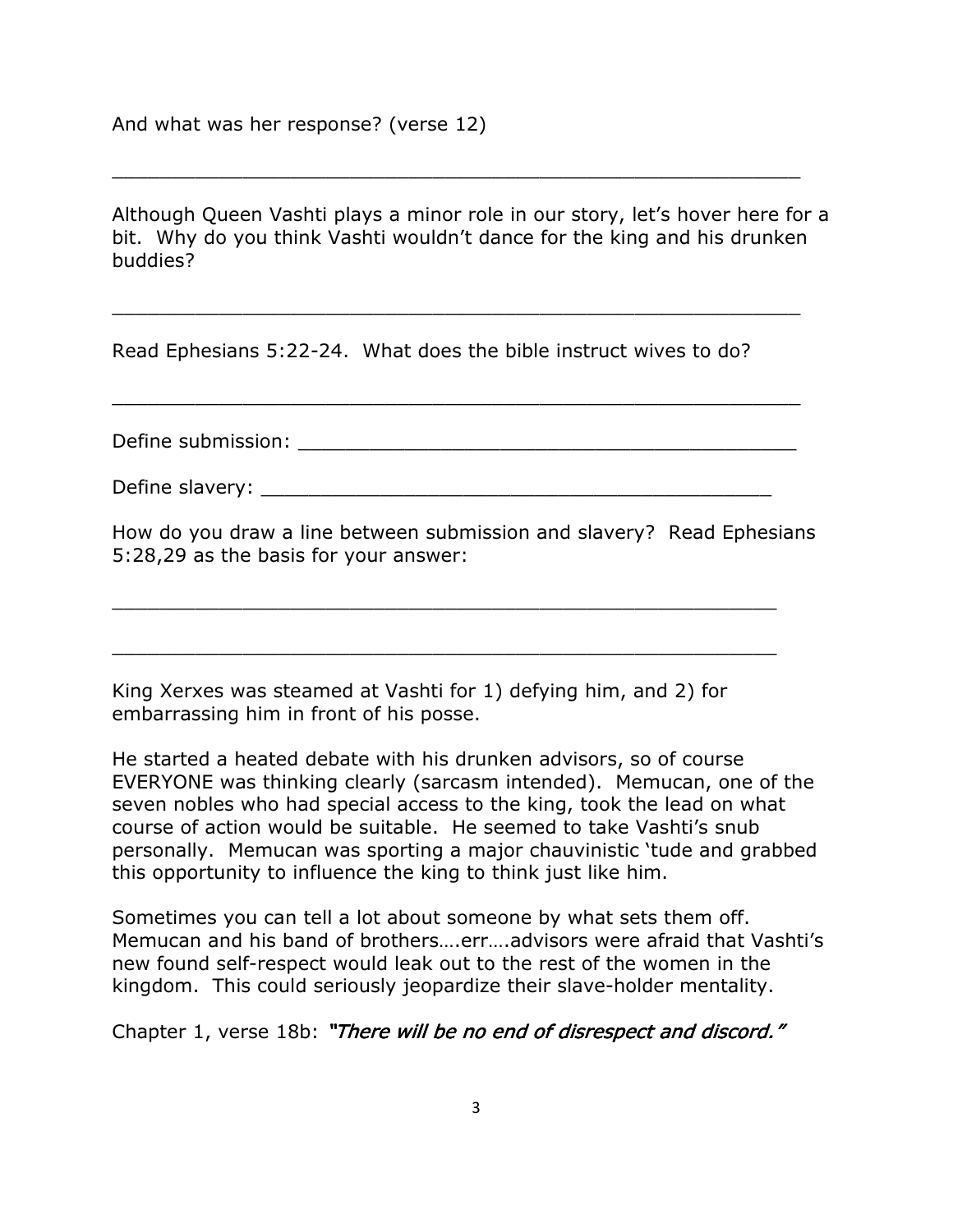Disrespect? Really? Respect between men and women, husband and wife, or any two people comes from mutual regard and appreciation for each other. You can't legislate respect. The most you can get from throwing law at someone is forced obedience for fear of the consequences. This is a poor substitute for love and genuine respect.

But Memucan knew how to promote his agenda. What is the first phrase in verse 19? Write it here:

\_\_\_\_\_\_\_\_\_\_\_\_\_\_\_\_\_\_\_\_\_\_\_\_\_\_\_\_\_\_\_\_\_\_\_\_\_\_\_\_\_\_\_\_\_\_\_\_\_\_\_\_\_\_\_\_\_\_

A Persian king was considered to be a god by his people. So, they made it when he issued a decree or law it stood forever. Daniel ran into this in Daniel 6:8. He almost become lion's food because of a haughty king being duped by evil.

As we learned in the introduction, King Xerxes was the most powerful ruler of his time. Included in his 127 provinces were thousands of Jews who had chosen not to return to Palestine when Zerubbabel, Ezra, and Nehemiah took groups of Jews back to the homeland. This was in direct disobedience to God's will. (Put a pin in this information. It comes into play later on.)

Xerxes was accustomed to always getting his way, and always having control. Vashti's refusal unraveled this theory. But we, as believers, know who is REALLY in control.

Another king, Nebuchadnezzar, learned the lesson of God's sovereignty the hard way.

Read Daniel 4:28-37.

Nebuchadnezzar was taking glory for himself that belonged to God. He had no more than uttered the haughty words when God stripped him from power. He lived like an animal until he acknowledged "that the Most High is sovereign over kingdoms of men and gives them to anyone He wishes." (Daniel 4:32)

Write Daniel 4:37 here (NIV says it best):

 $\_$  , and the set of the set of the set of the set of the set of the set of the set of the set of the set of the set of the set of the set of the set of the set of the set of the set of the set of the set of the set of th

 $\_$  , and the set of the set of the set of the set of the set of the set of the set of the set of the set of the set of the set of the set of the set of the set of the set of the set of the set of the set of the set of th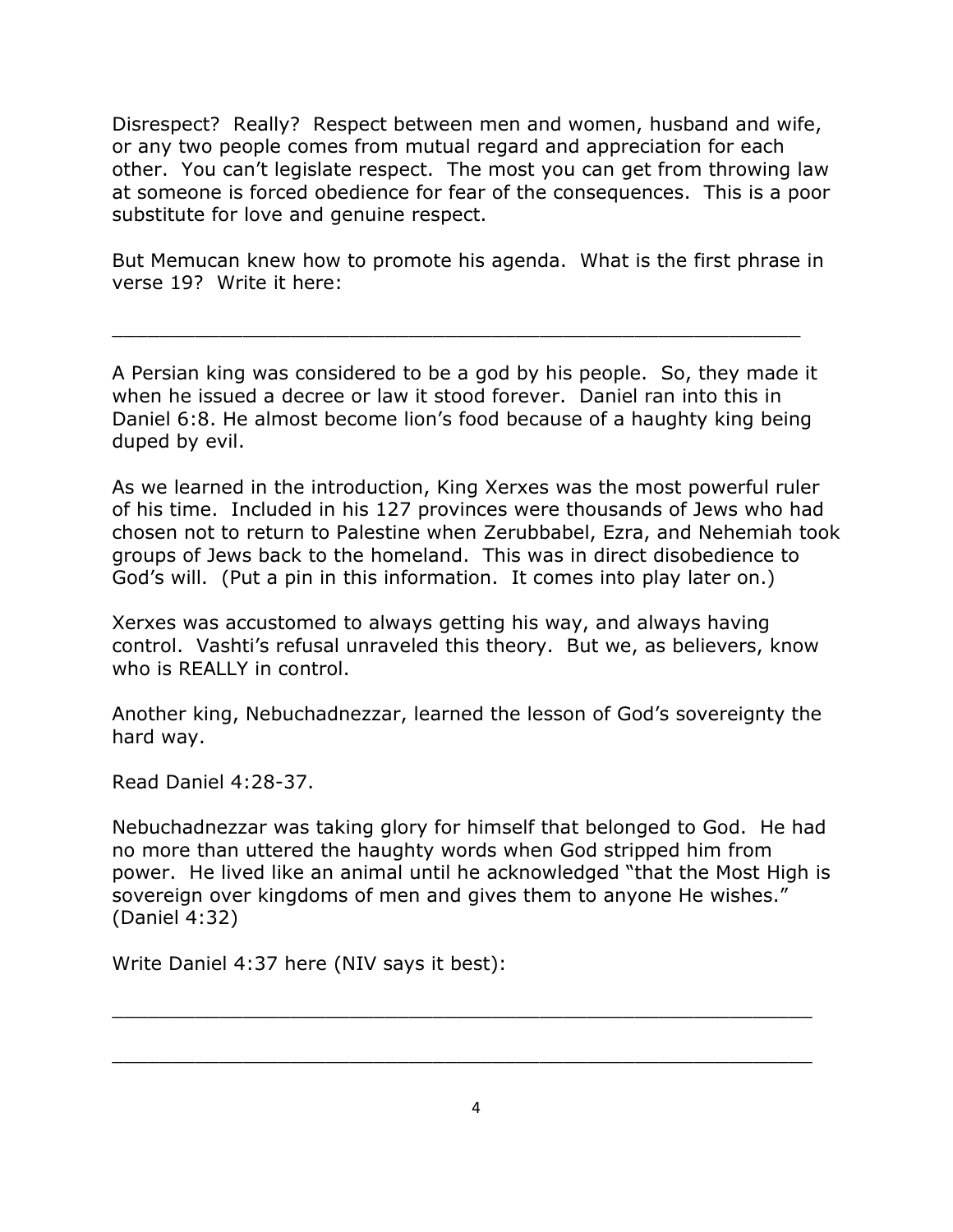Here's another reminder. Write Proverbs 16:33 below:

Even today believers who know the truth that God is sovereign, will fuss and fume over rulers or presidents or legislators that they "think" have control.

 $\_$  , and the set of the set of the set of the set of the set of the set of the set of the set of the set of the set of the set of the set of the set of the set of the set of the set of the set of the set of the set of th

#### GOD IS ALWAYS PRESENT AND ALWAYS IN CONTROL.

Say that out loud….I'll wait. Hearing this truth helps to cement it in our brains.

 $DAY$  TWO – Regret and opportunity

Let's pick back up the story. Xerxes was mad. The rulers gave him bad advice. Vashti was banished.

After Xerxes banished Vashti, do you feel he regretted his decision? (Chapter 2, verse 1)

Is there a time in your life when you made a life-changing decision in anger that you later regretted? Share with the group.

\_\_\_\_\_\_\_\_\_\_\_\_\_\_\_\_\_\_\_\_\_\_\_\_\_\_\_\_\_\_\_\_\_\_\_\_\_\_\_\_\_\_\_\_\_\_\_\_\_\_\_\_\_\_\_\_\_\_\_\_

\_\_\_\_\_\_\_\_\_\_\_\_\_\_\_\_\_\_\_\_\_\_\_\_\_\_\_\_\_\_\_\_\_\_\_\_\_\_\_\_\_\_\_\_\_\_\_\_\_\_\_\_\_\_\_\_\_\_

Now that Xerxes was queen-less and cranky, his personal attendants suggested getting a replacement. This required a beauty pageant. Now Esther enters the story.

What did you learn about Esther and her background? (Chapter 2, verse 5-7)

Let's stop here for a moment and consider our background. Have you allowed something in your past to hinder you from moving forward? Ask God right now to give you the courage to overcome the past and to use any

\_\_\_\_\_\_\_\_\_\_\_\_\_\_\_\_\_\_\_\_\_\_\_\_\_\_\_\_\_\_\_\_\_\_\_\_\_\_\_\_\_\_\_\_\_\_\_\_\_\_\_\_\_\_\_\_\_\_\_\_\_

 $\_$  , and the set of the set of the set of the set of the set of the set of the set of the set of the set of the set of the set of the set of the set of the set of the set of the set of the set of the set of the set of th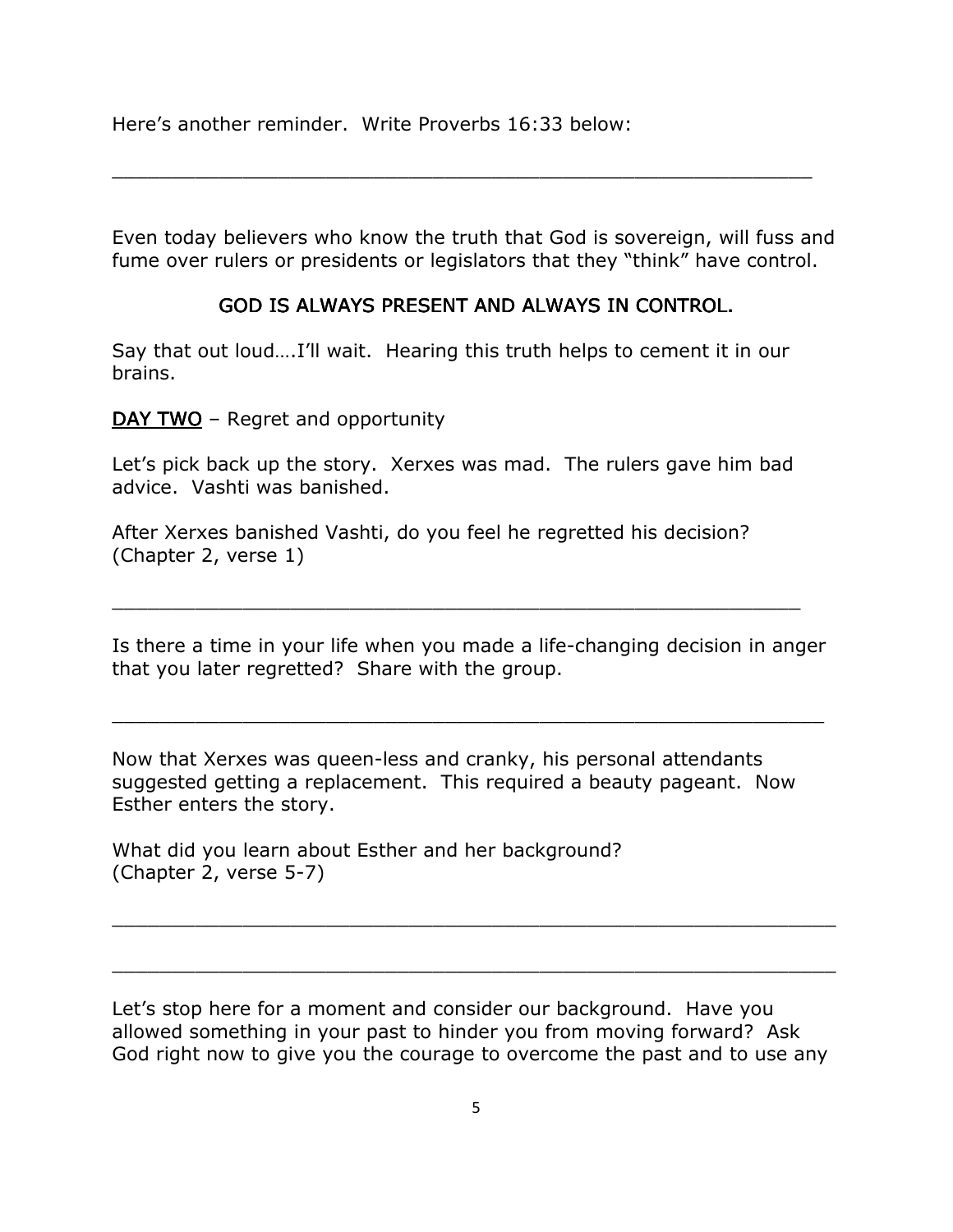circumstance in your life for God's glory. With that bit of housekeeping done, let's move on (get it?...move on)  $\odot$ 

The major advantage with Esther is she allowed God to work through her. She didn't allow beauty or position to go to her head. But she also had some disadvantages. She was an orphan and a Jew. Both of these could have been excuses to derail any successes. But we do not see Esther using her circumstances as a reason not to try.

Chapter 2, verse 5 is our introduction to Mordecai. This was Esther's cousin who had taken her in to raise after the death of her parents. Verse 7 has Esther's name as Hadassah which means "star". And what a star she was. How does verse 7 describe her?

 $\_$  , and the set of the set of the set of the set of the set of the set of the set of the set of the set of the set of the set of the set of the set of the set of the set of the set of the set of the set of the set of th

But Esther wasn't just another pretty face with a figure to match. She was a godly woman and a good Jew. So, in verse 8 when we read "Esther also was taken…" you can surmise that she didn't immediately go willingly. Some Jewish scholars say that this could be interpreted as "taken by force". And Mordecai seems O.K. with it.

Right now you could be annoyed with Mordecai, but remember the theme of our study – providence. It all works out, I promise.

## **THREE – Beauty on parade**

A new character appears in chapter 2, verse 8. His name is Hegai. He was the man put in charge of the harem. Before you shake your head saying "This is like putting the fox in charge of the hen house", let's explain a major feature of Hegai. He was a eunuch. This means he had been castrated before being employed to guard the women in an oriental court. I'm not certain there would be a long line of potential employees for this position, but Hegai wielded a lot of power. There were lots of women brought in for this beauty pagent and Hegai could make or break them by what supplies he gave or withheld.

How did Hegai feel about Esther? (verse 9)

\_\_\_\_\_\_\_\_\_\_\_\_\_\_\_\_\_\_\_\_\_\_\_\_\_\_\_\_\_\_\_\_\_\_\_\_\_\_\_\_\_\_\_\_\_\_\_\_\_\_\_\_\_\_\_\_\_\_\_\_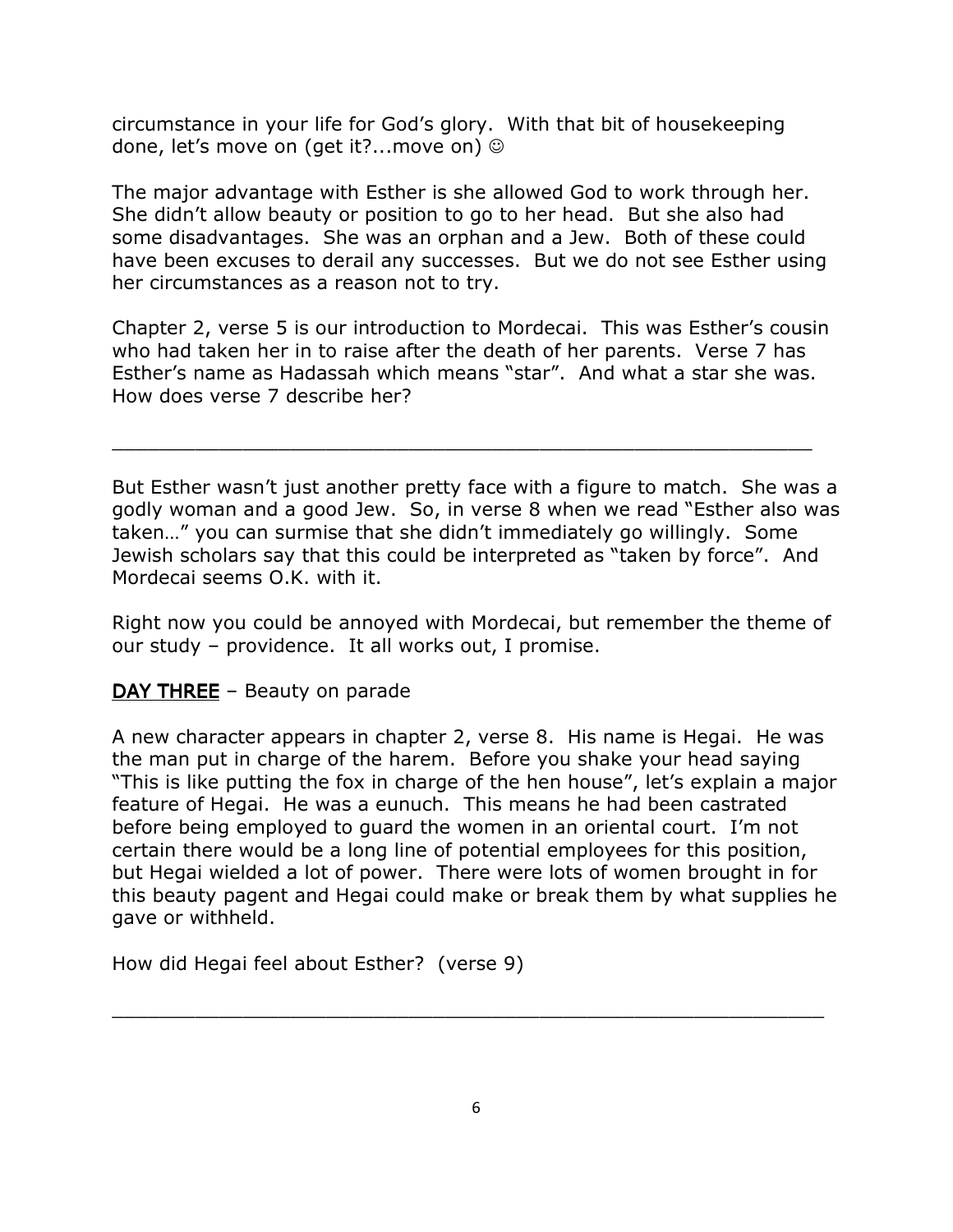What special treatment did Esther receive? (verse 9)

Esther had a BIG secret. But Mordecai had forbidden her to tell it. What was the secret? (verse 10)

\_\_\_\_\_\_\_\_\_\_\_\_\_\_\_\_\_\_\_\_\_\_\_\_\_\_\_\_\_\_\_\_\_\_\_\_\_\_\_\_\_\_\_\_\_\_\_\_\_\_\_\_\_\_\_\_\_\_\_\_

\_\_\_\_\_\_\_\_\_\_\_\_\_\_\_\_\_\_\_\_\_\_\_\_\_\_\_\_\_\_\_\_\_\_\_\_\_\_\_\_\_\_\_\_\_\_\_\_\_\_\_\_\_\_\_\_\_\_\_\_

Once the women were assembled, they started a beauty regiment that makes Hollywood starlets look like plain Janes. There was twelve months of pampering and applying goop. Each woman realized just how much they had riding on winning this contest. Because if they lost, they would become just another concubine in the harem. They would never be allowed back into society and they would probably never be summoned back to the king again. They would live in the palace but just with the other women of the harem. It was a lonely and sad life.

In the next few verses, we learn a little more about Esther's character. There are at least four attractive qualities that stand out.

- 1. Grace and elegance. Verse 9 says "The girl pleased him (Hegai) and won his favor. In Hebrew, the first sentence literally states: "She lifted up grace before his face." Gracious behavior is a rarity these days. As women we sometimes find ourselves in a man's world, competing for title and position. We mistakenly believe that displaying grace and charm will represent us as being weak. This couldn't be further from the truth. I've been in the business world for 40+ years. Trust me when I tell you that men find brash behavior from a woman off-putting. You can be a woman and be gentle. You can be a woman and be gracious. You can be a woman and survive (and thrive) in the business world. The key is to allow God to work through you – just like Esther.
- 2. Unusual restraint. Verse 10 says: "Esther had not revealed her nationality and family background." This character trait not only made Esther a stand out during the pageant preparations, but served Esther well after she became queen. Remember, you don't have to blab everything you know. Not every thought needs to be verbalized. Restraint in words and actions showing maturity and gives you an air of mystery that the world finds enticing.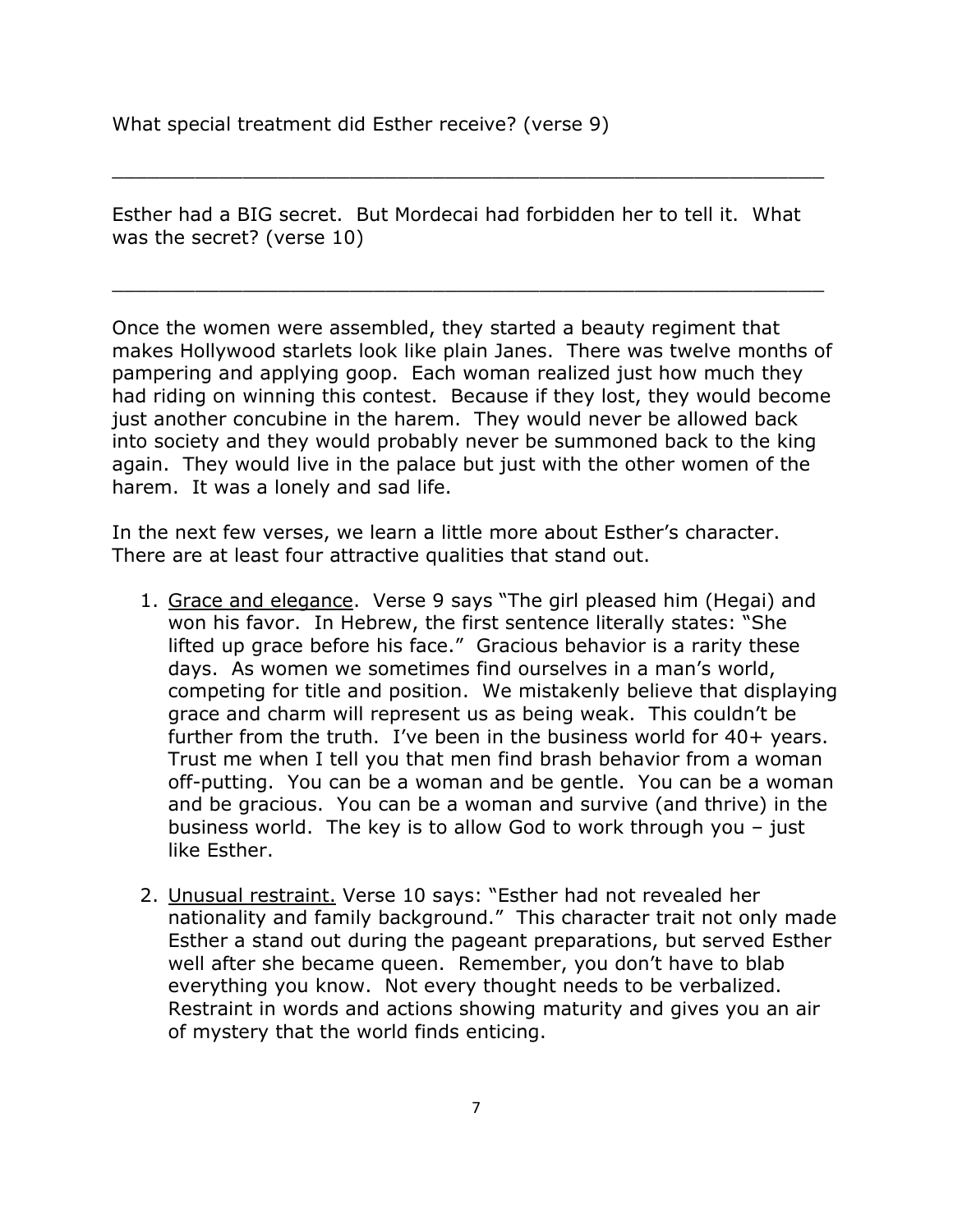- 3. Teachable spirit. Verse 10b tells us: "…because Mordecai had forbidden her to do so." We already know that Esther was a beauty. But that beauty didn't go to her head. Sometimes the more popular, the more physically "blessed", the more prominent we are, the less teachable we become. We mistakenly believe that any of these things are because of us, instead of accepting them as blessings from the sovereign God – who gives and who takes away.
- 4. Modesty. Verses 12-14 gives us the rules for the beauty pageant. After the twelve months of beauty treatments, each girl would have one night with the king. Talk about pressure! There would be no do-overs for having a surprise zit or nerves causing you to dissolve in a pile of giggles or sobs. You get one chance to impress the king and you can choose anything from the harem to take with you. I'm sure this competition was cut-throat and each woman was grabbing the best stuff for herself. But not Esther. Verse 15 says: "…she asked for nothing other than what Hegai, the king's eunuch who was in charge of the harem, suggested."

What was the result? Write the last sentence of verse 15 below:

Have you ever seen a woman that exudes such beauty and grace that you are almost speechless? Men drool and want to be with her and women just want TO BE her. That was Esther.

\_\_\_\_\_\_\_\_\_\_\_\_\_\_\_\_\_\_\_\_\_\_\_\_\_\_\_\_\_\_\_\_\_\_\_\_\_\_\_\_\_\_\_\_\_\_\_\_\_\_\_\_\_\_\_\_\_\_\_\_

She had all the right stuff. And now she captured the eyes and the heart of King Xerxes. After being with Esther, he was probably saying "Vashti who?" And, because this is how Xerxes shows off, he threw his new queen, Esther, a big party. You would think he would have backed off the partying after the debacle from before, but NO. He not only gave a banquet in her honor, but he declared a holiday and started handing out gifts "with royal liberality" (verse 18b). Boy was he smitten. This would serve Esther well as we move the story forward.

If the story ended right here it would say "And they lived happily ever after." Instead, we have a dramatic, evil interlude.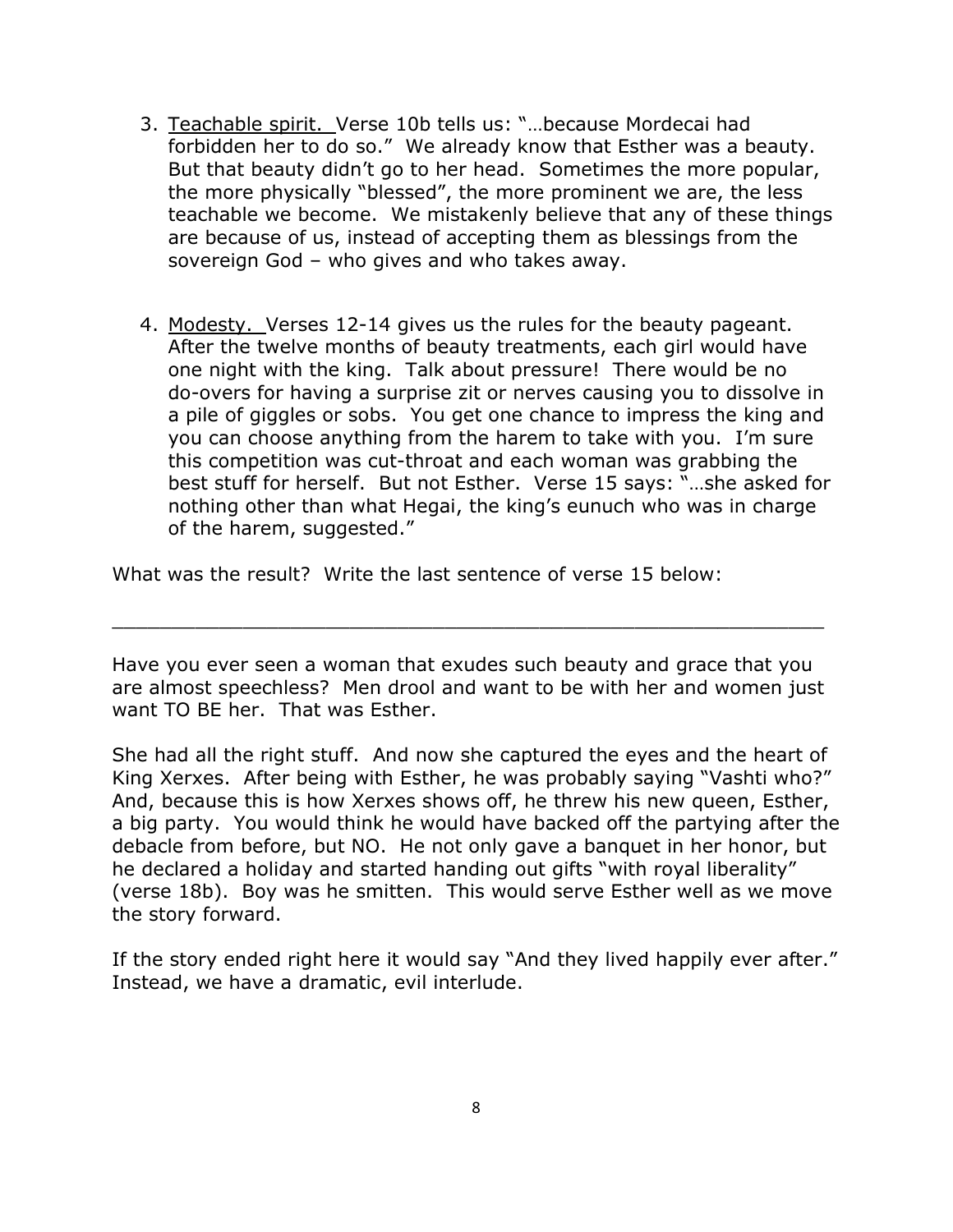$$ 

Read Chapter 2, verses 19-23.

Just when we start gaining traction in our story about Esther, it abruptly stops and gives us what would seem to be a trivial story about Mordecai.

It seems that Mordecai was sitting at the gate and overheard an assassination plot between two guys – Bigthana and Teresh. They were officers of the king and for reason unknown they wanted to kill Xerxes. Mordecai reported what he had heard to Queen Esther and she, in turn, told the king, giving credit to Mordecai.

Bigthana and Teresh were executed and the event was recorded in the official book of events of the king. Basically business as usual….well except for Bigthana and Teresh. It was kind of a defining day for them. But you would think something as big as saving the king's life would get more than a passing mention in some book. Maybe a promotion or a cash reward. But nothing happened. And Mordecai didn't whine or complain to Esther. He just went on with life. But remember our theme – providence. Even though the king forgot, God did not.

Let's repeat what we learned on page 4:

## GOD IS ALWAYS PRESENT AND ALWAYS IN CONTROL.

So, we now have the two bad guys dead, gone, and forgotten. But they weren't the only bad guys introduced. Chapter 3 introduces a bad guy that makes Bigthana and Teresh look like bumbling fools.

Enter Haman.

Read Chapter 3, verses 1-6

What was Haman's heritage and position in government described in Chapter 3, verse 1?

Why was Haman so mad at Mordecai?

\_\_\_\_\_\_\_\_\_\_\_\_\_\_\_\_\_\_\_\_\_\_\_\_\_\_\_\_\_\_\_\_\_\_\_\_\_\_\_\_\_\_\_\_\_\_\_\_\_\_\_\_\_\_\_\_\_\_\_\_

\_\_\_\_\_\_\_\_\_\_\_\_\_\_\_\_\_\_\_\_\_\_\_\_\_\_\_\_\_\_\_\_\_\_\_\_\_\_\_\_\_\_\_\_\_\_\_\_\_\_\_\_\_\_\_\_\_\_\_\_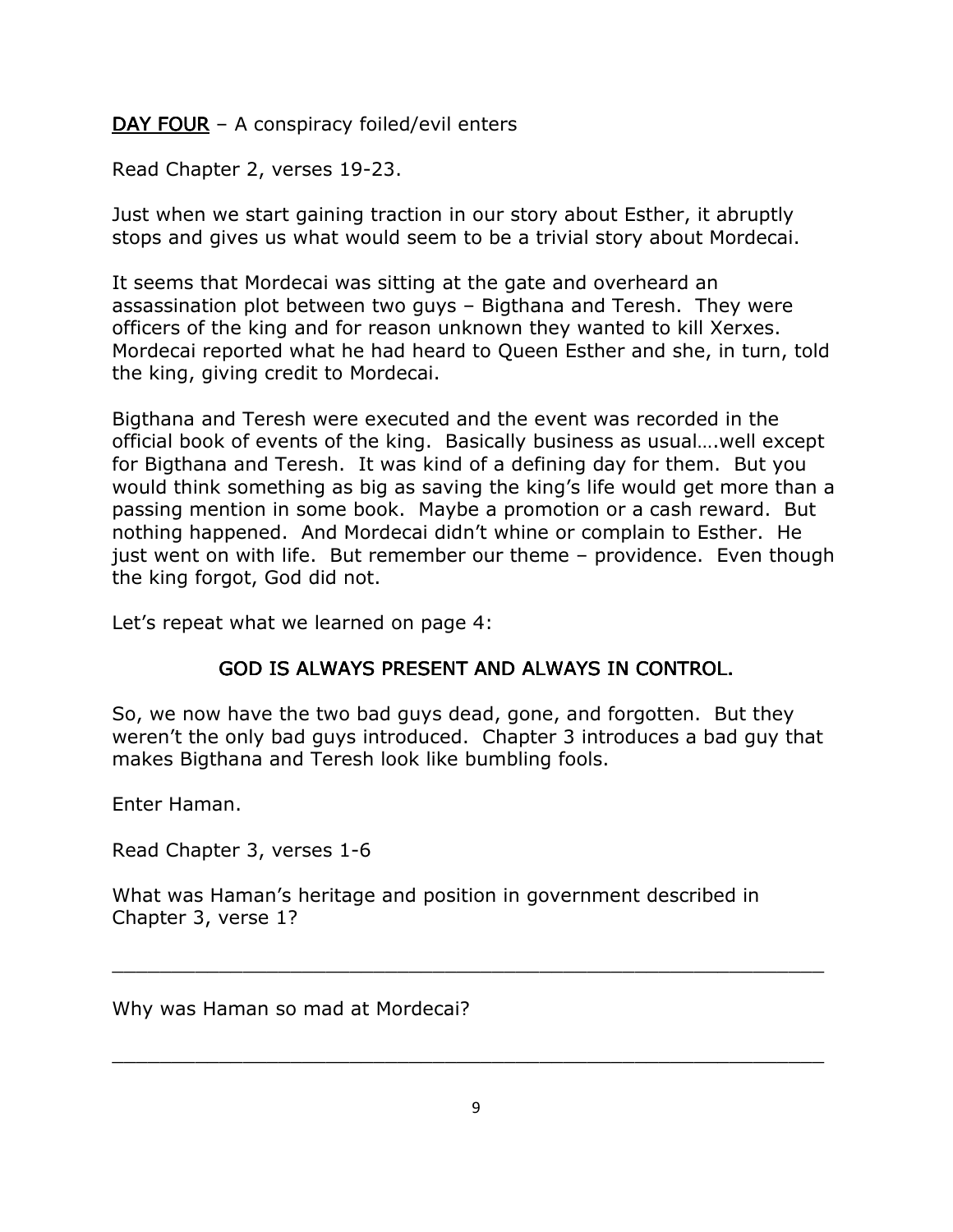It's important to note that Haman is described as "Haman, the Agagite". We need a little history here to understand the depth of Haman's hatred. He was a direct descendant of Agag, the Amalekite king that Samuel killed (1 Samuel 15). This made the Amalekites bitter enemies of the Jews, and was passed down generation to generation to Haman.

It didn't help matters that Mordecai not only had a low-level position in the government, but that he wasn't impressed with Haman and his title. Even when everyone else bowed down, Mordecai stubbornly refused. There were two reasons for this:

- 1. Bowing down to any human was considered idolatry by a Jew.
- 2. Mordecai would NEVER show respect to an Amalekite, an enemy of the Jews.

The kind of hate that Haman had, left unchecked, spells disaster. And just in case you think this could never happen again, remember the Holocaust. This was hatred for the Jewish nation that planned the genocide of an entire race.

Since the first two brothers in Genesis displayed differing methods for worshipping God, there has been jealousy and hate that led to murder. We are all capable of this kind of hate.

\_\_\_\_\_\_\_\_\_\_\_\_\_\_\_\_\_\_\_\_\_\_\_\_\_\_\_\_\_\_\_\_\_\_\_\_\_\_\_\_\_\_\_\_\_\_\_\_\_\_\_\_\_\_\_\_\_\_

\_\_\_\_\_\_\_\_\_\_\_\_\_\_\_\_\_\_\_\_\_\_\_\_\_\_\_\_\_\_\_\_\_\_\_\_\_\_\_\_\_\_\_\_\_\_\_\_\_\_\_\_\_\_\_\_\_\_

\_\_\_\_\_\_\_\_\_\_\_\_\_\_\_\_\_\_\_\_\_\_\_\_\_\_\_\_\_\_\_\_\_\_\_\_\_\_\_\_\_\_\_\_\_\_\_\_\_\_\_\_\_\_\_\_\_\_

Read Proverbs 26:23-25. Write verse 24 below:

What warning does verse 25 give us about hateful people?

We need to clarify something here. Haman was hatching a plot to destroy Mordecai and all God's people – the Jews. As we point our finger to the problem, it lands directly on Haman, not God. It was his hate that grew and overcame him. He lived for hate and all the consequences. And hate ALWAYS has consequences. The world wants to blame God for every disaster. God does not create the world's problems, yet (as we have learned), He is ALWAYS present and always in control. But we sometimes